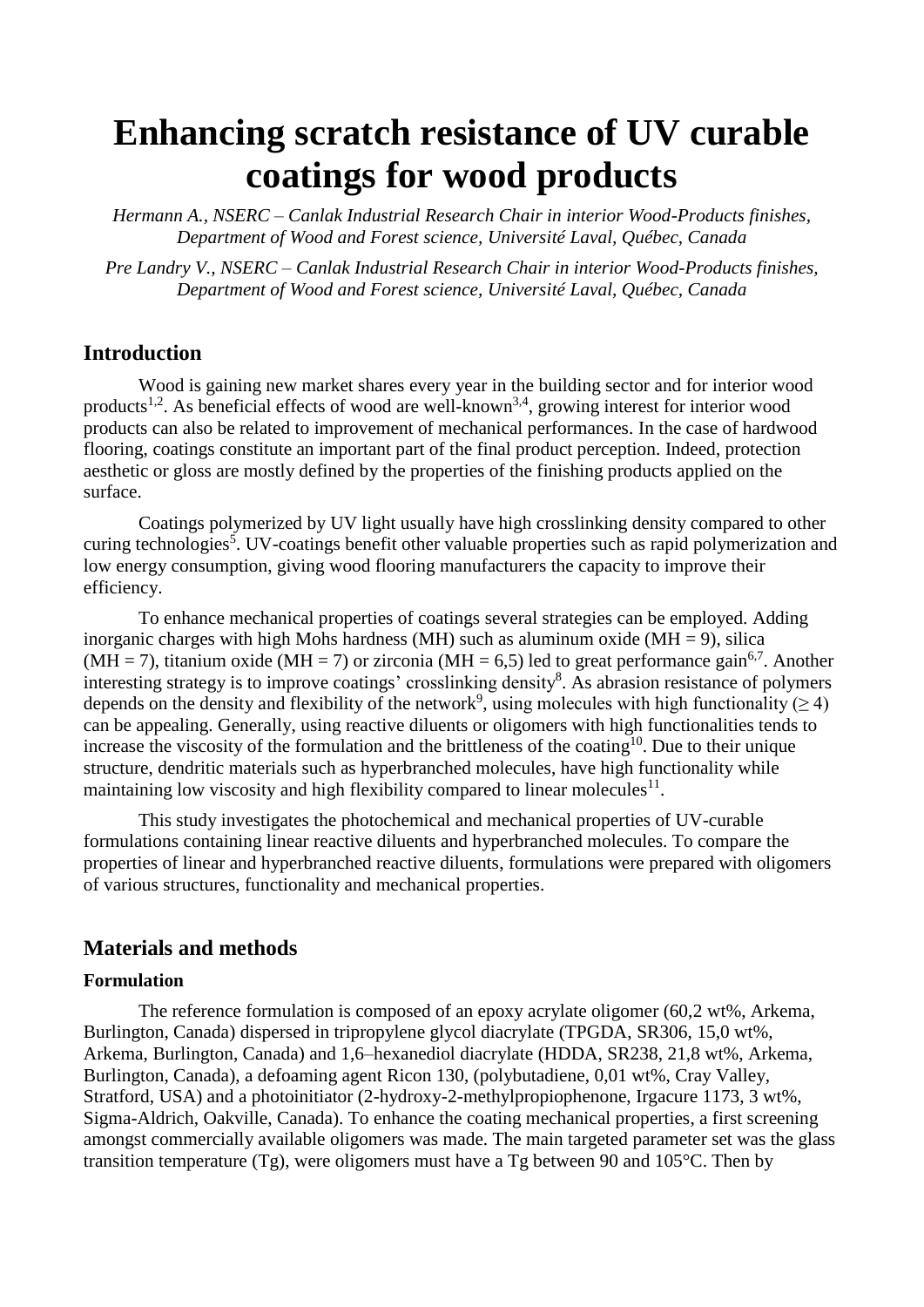<span id="page-1-0"></span>focusing on number of reactive function, value of tensile strength and Young modulus, only four oligomers remained, mechanical properties of oligomers are presented in [Table 1.](#page-1-0)

|                          | <b>Structure</b>               | <b>Functionality</b> | Tg<br>$({}^{\circ}C)$ | <b>Elongation</b><br>$(\%)$ | <b>Tensile strength</b> |            | <b>Young Modulus</b> |            | <b>Viscosity</b>                 |
|--------------------------|--------------------------------|----------------------|-----------------------|-----------------------------|-------------------------|------------|----------------------|------------|----------------------------------|
| <b>Name</b>              |                                |                      |                       |                             | psi                     | <b>MPa</b> | psi                  | <b>MPa</b> | $(cP or mPa.s-1)$                |
| $\overline{\phantom{0}}$ | Epoxy acrylate                 | $\overline{2}$       | 51                    | 5,0                         |                         |            |                      |            | 30000 @ 25°C                     |
| CN2203                   | Polyester acrylate             | 2                    | 91                    | 44.0                        | 2300                    | 15,86      | 46000                | 317,16     | 1800 @ 60°C                      |
| <b>EBECRYL</b><br>605    | Bisphenol A<br>epoxy acrylate  | $\gamma$             | 92                    | 7,0                         | 8300                    | 57,00      | 196000               | 1352       | $6000 - 9000$ @<br>$25^{\circ}C$ |
| <b>CN104A80Z</b>         | Bisphenol A<br>epoxy acrylate  | $\mathfrak{D}$       | 93                    | 2,0                         | 1700                    | 11,72      | 40000                | 275,79     | 22500 @ 25°C                     |
| <b>CN9010</b>            | Aliphatic urethane<br>acrylate | 6                    | 103                   | 3,0                         | 4350                    | 29,99      | 88000                | 606,74     | 2650 @ 60°C                      |

*Table 1: Main properties of the selected oligomers*

To reach an adequate viscosity for roller coater application, reactive diluents were added to the formulation until the viscosity decreases to 1000 mPa.s<sup>-1</sup> (1000 cP). Five different reactive diluents were chosen, amongst them three are linear monomers commonly used in the coating industry for their low viscosity. The two remaining are hyperbranched polyester acrylates with high functionality and low viscosity compared to linear molecules with equivalent molar mass that were selected to increase the crosslinking density of the UV-cured coatings. Their structure and main properties are summarized in [Table 2.](#page-1-1) According to the reference formulation, 3 wt% of photoinitiator (2-hydroxy-2-methylpropiophenone, Irgacure 1173) were also added to the formulations.

<span id="page-1-1"></span>

| <b>Name</b>         | <b>Structure</b>                          | <b>Functionality</b> | Tg              | <b>Viscosity</b>        |
|---------------------|-------------------------------------------|----------------------|-----------------|-------------------------|
|                     |                                           |                      | $\rm ^{\circ}C$ | cP                      |
| <b>Miramer M320</b> | Glycerine $(PO)$ <sub>3</sub> triacrylate |                      | 35              | 80-120 @ $25^{\circ}$ C |
| <b>SR238</b>        | Hexane 1,6 diol diacrylate                |                      | 43              | 5-8 @ $25^{\circ}$ C    |
| <b>SR306</b>        | Tripropyleneglycol diacrylate             |                      | 62              | 15 @ $25^{\circ}$ C     |
| <b>CN2303</b>       | Hyperbranched polyester acrylate          | 6                    | 104             | 350 @ $25^{\circ}$ C    |
| <b>CN2304</b>       | Hyperbranched polyester acrylate          | 18                   | 86              | 750 @ $25^{\circ}$ C    |

Oligomers CN2203, CN104A80Z, CN9010 and reactive diluents (monomers) SR238, SR306, CN2303 and CN2304 were provided by Arkema (Burlington, Canada), Ebecryl 605 was obtain from Allnex (Kalamazoo, USA) and reactive diluents Miramer M320 was provided by Rahn (Mississauga, Canada).To clarify formulation names, oligomers were listed from 1 to 4 and reactive diluents from A to E as presented in [Table 3.](#page-1-2)

<span id="page-1-2"></span>

|   |                    |                     |     |     |                                 | E   |
|---|--------------------|---------------------|-----|-----|---------------------------------|-----|
|   |                    | <b>Miramer M320</b> |     |     | SR238   SR306   CN2303   CN2304 |     |
|   | <b>CN2203</b>      | F1A                 | F1B | F1C | F1D                             | F1E |
| 2 | <b>EBECRYL 605</b> | F2A                 | E2B | F2C | F2D                             | F2E |
|   | <b>CN104A80Z</b>   | F <sub>3</sub> A    | F3B | F3C | F3D                             | F3E |
|   | <b>CN9010</b>      | F4A                 | F4B | F4C | F4D                             | F4E |

*Table 3: Formulation identification*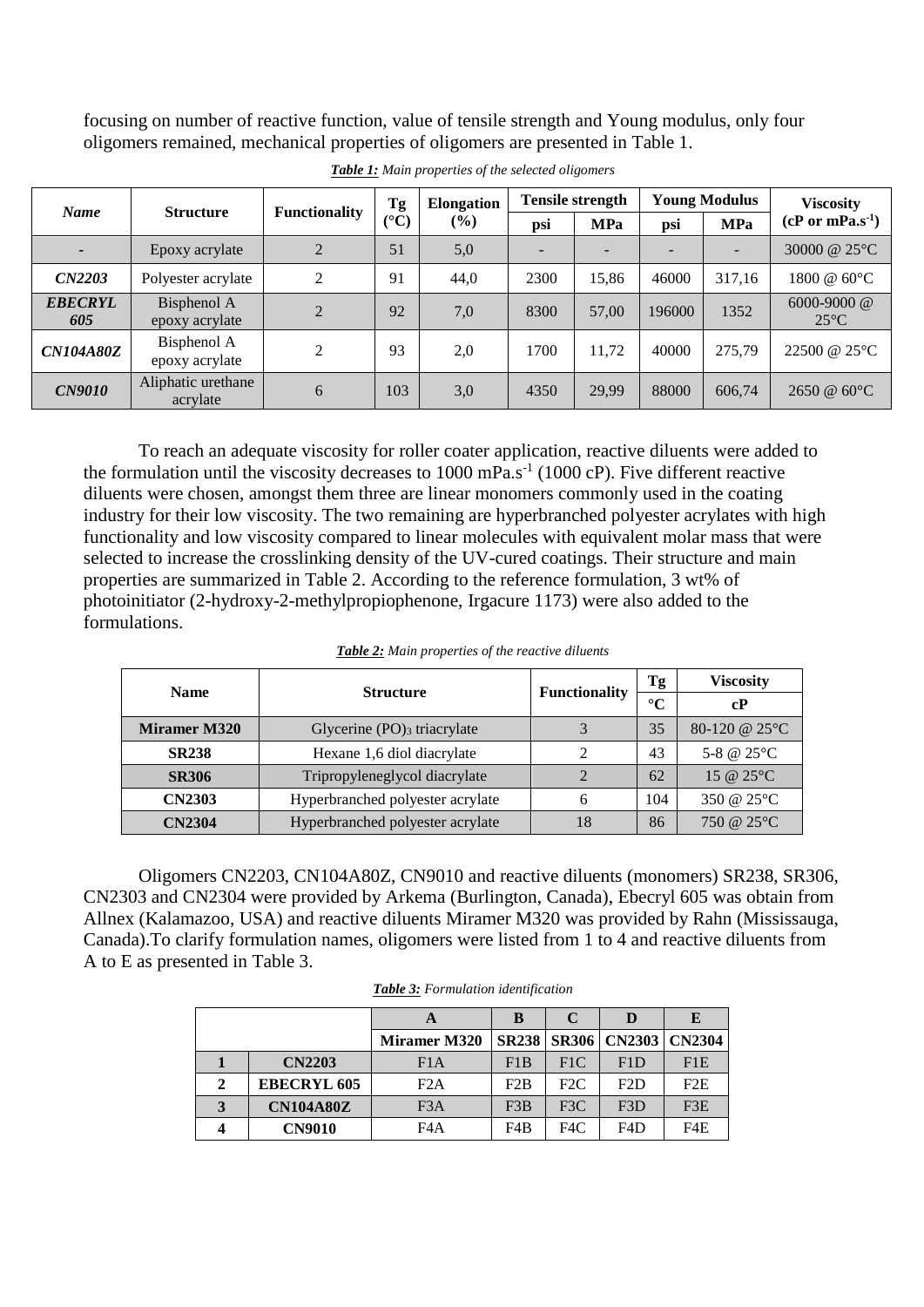#### **Photo- Differential Scanning Calorimetry (Photo-DSC)**

Differential Scanning Calorimetry (DSC) coupled with a UV lamp was used to investigate photopolymerization kinetics as polymerization rate, conversion and induction time (i.e. time to reach 1 % of conversion). DSC compares heat flows between a sample and a reference. When coupled with a UV source, it can be used to measure enthalpies of reaction during the photopolymerization.

Analyses were carried under nitrogen or air on a DSC822e (Mettler Toledo) equipped with a Lightningcure LC5 (Hamamatsu) high pressure Mercury-Xenon lamp emitting between 240 and 400 nm. Samples of  $2.5 \pm 0.1$  mg were placed in an open aluminum pan and irradiated for 60 sat 50 mW/cm². Temperature was set at 30°C. Using the heat flow measured, rate of polymerization  $(R_n, s)$ <sup>1</sup>) and induction time ( $T_{ind}$ , s, i.e. time to reach 1% of conversion) were calculated according to the Equations [\(1\)](#page-2-0) and [\(2\).](#page-2-1)

<span id="page-2-1"></span><span id="page-2-0"></span>
$$
Rp = \frac{(dH/dt)}{\Delta H_{theo}}\tag{1}
$$

<span id="page-2-2"></span>
$$
C_{\lambda- DSC} = \left(\frac{\Delta H_t}{\Delta H_{theo}}\right) * 100\tag{2}
$$

With  $\Delta H/dt$ , the heat flow per time (in J.s<sup>-1</sup>);  $\Delta H_{theo}$ , the theoretical heat flow for the acrylate system (in J.g<sup>-1</sup>) and  $\Delta H_t$ , the heat flow at a time t (in J.s<sup>-1</sup>). As the formulations tested are composed of one or two difunctional acrylate monomers and an acrylate oligomer,  $\Delta H_{theo}$  was calculated using the Equation [\(3\)](#page-2-2) as follows:

$$
\Delta H_{theo} = \frac{f_{m1} * x_{m1} * \Delta H_A}{MW_{m1}} + \frac{f_{m2} * x_{m2} * \Delta H_A}{MW_{m2}} + \frac{f_o * x_o * \Delta H_A}{MW_o}
$$
(3)

With  $f_{m1}$ ,  $f_{m2}$  and  $f_0$  being the functionalities of the monomers and oligomer,  $x_{m1}$ ,  $x_{m2}$ ,  $x_0$ ,  $MW_{m1}$ ,  $MW_{m2}$  and  $MW_{o}$  the weight fraction and molecular mass respectively of components 1, 2 and 3 and  $\Delta H_A$  the polymerization enthalpy per acrylate bond (86 kJ.mol<sup>-1</sup>)<sup>12</sup>.

## **Confocal Raman micro-spectroscopy (CRM)**

CRM is a spectroscopic technique that has already been used to investigate depth profiling of coatings, laminates or composites<sup>13</sup>. It allows precise depth analysis through the film as the confocal aperture is setup to gather Raman scattering from a specific laser focal sampling volume. Acrylates double bonds are consumed during photopolymerization, leading to a decrease of the acrylate absorption band intensities measured by CRM. As oxygen from the atmosphere diffuses into the polymer, its inhibition effect will affect surface conversion and deeper layers.

This method enables the determination of the thickness of the oxygen-affected layer against conversion of the total film thickness and the mean conversion. Acrylate double bonds exhibit several characteristic absorption bands (see [Table 4\)](#page-3-0). Depending on the formulation composition, overlapping can occur. As no significant overlap was observed in the present study, the absorption band at  $1636$  cm<sup>-1</sup> was chosen.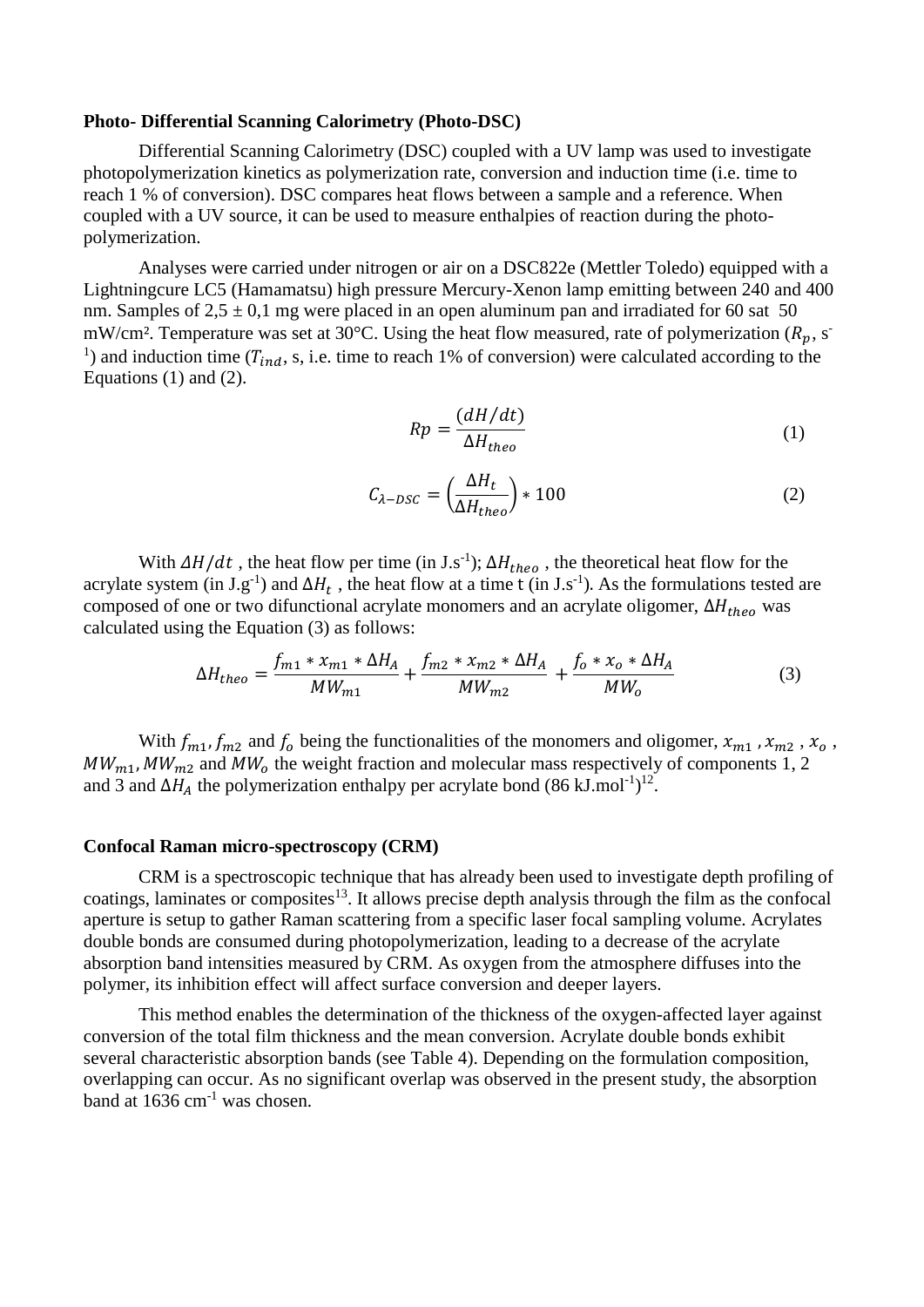|  | Table 4: Characteristic vibrational bands of acrylate bonds |  |  |  |  |
|--|-------------------------------------------------------------|--|--|--|--|
|--|-------------------------------------------------------------|--|--|--|--|

| Wavenumber $(cm-1)$ | <b>Attribution</b>          |
|---------------------|-----------------------------|
| 810                 | $CH=CH2$ , twisting         |
| 1190                | C-O, stretching             |
| 1405                | $CH2$ , scissor deformation |
| 1636                | $CH=CH2$ , stretching       |
| 1720                | $C=O$ , stretching          |

<span id="page-3-0"></span>Analyses were performed using a SENTERRA II Raman microscope (Bruker Optics Inc., Billerica, USA), equipped with a motorized table (Märzhäuser Wetzlar, Wetzlar, Germany) and an x20 lens with an 0,40 numerical aperture (Olympus). Excitation wavelength is obtained with an argon ionized laser providing 100 mW light intensity at 785 nm. As this wavelength is out of the absorption range of the photoiniator, no post-cure can take place.

Spectra results of 4 coadditions of 5 s of analysis each, giving 20 s of data acquisition for each step to obtain adequate experimental data. Spectrum were recorded as function of depth through the film with increments of 5 µm between each acquisition.

Double bonds conversion (DBC) can then be calculated as function of depth following the variation of the peak intensity of the C=C at  $1636 \text{ cm}^{-1}$  according to the Equation [\(4\).](#page-3-1)

<span id="page-3-1"></span>
$$
DBC = \left(1 - \frac{I_z}{I_0}\right) * 100\tag{4}
$$

With  $I_z$  being the peak intensity at 1636 cm<sup>-1</sup> at given depth z and  $I_0$  the peak intensity before UV-curing.

A normalization step is also needed to avoid misinterpretation during data treatment. The  $C=O$  stretching peak at 1720 cm<sup>-1</sup>, which remains unchanged during photopolymerization, was chosen. Due to the amount of data collected, treatment was done with the OPUS Software and a custom made macro command launching data treatment as extraction, baseline correction, normalization and integration for each spectrum and then exporting integration results all at once. To clarify data perception and allow transmission infrared spectroscopy (Tr-IR) comparison, mean conversion was calculated by averaging DBC for each 5 µm step over the thickness according to Equation [\(5\),](#page-3-2)

<span id="page-3-2"></span>Mean Raman DBC = 
$$
\frac{1}{n} \sum_{i=1}^{n} (DBC)
$$
 (5)

## **Film preparation**

100 µm thick films were prepared on glass and metal panels to investigate polymerization extent and mechanical properties of the formulations. All products were applied using a calibrated 4 sided applicator (BYK Gardner, Columbia, USA) at a speed of 3 m/min. Crosslinking was achieved under a medium pressure mercury lamp at two conveyor speeds, 5 and 10 m/min, under atmospheric conditions.

Lamp intensity was set at 250 mW/cm<sup>2</sup>, which gives energy doses of 400-450 mJ/cm<sup>2</sup> and 250-300 mJ/cm² respectively in the UVA area at 5 and 10 m/min. Intensity and energy doses were measured with a Power Puck II radiometer (EIT, Leesburg, USA).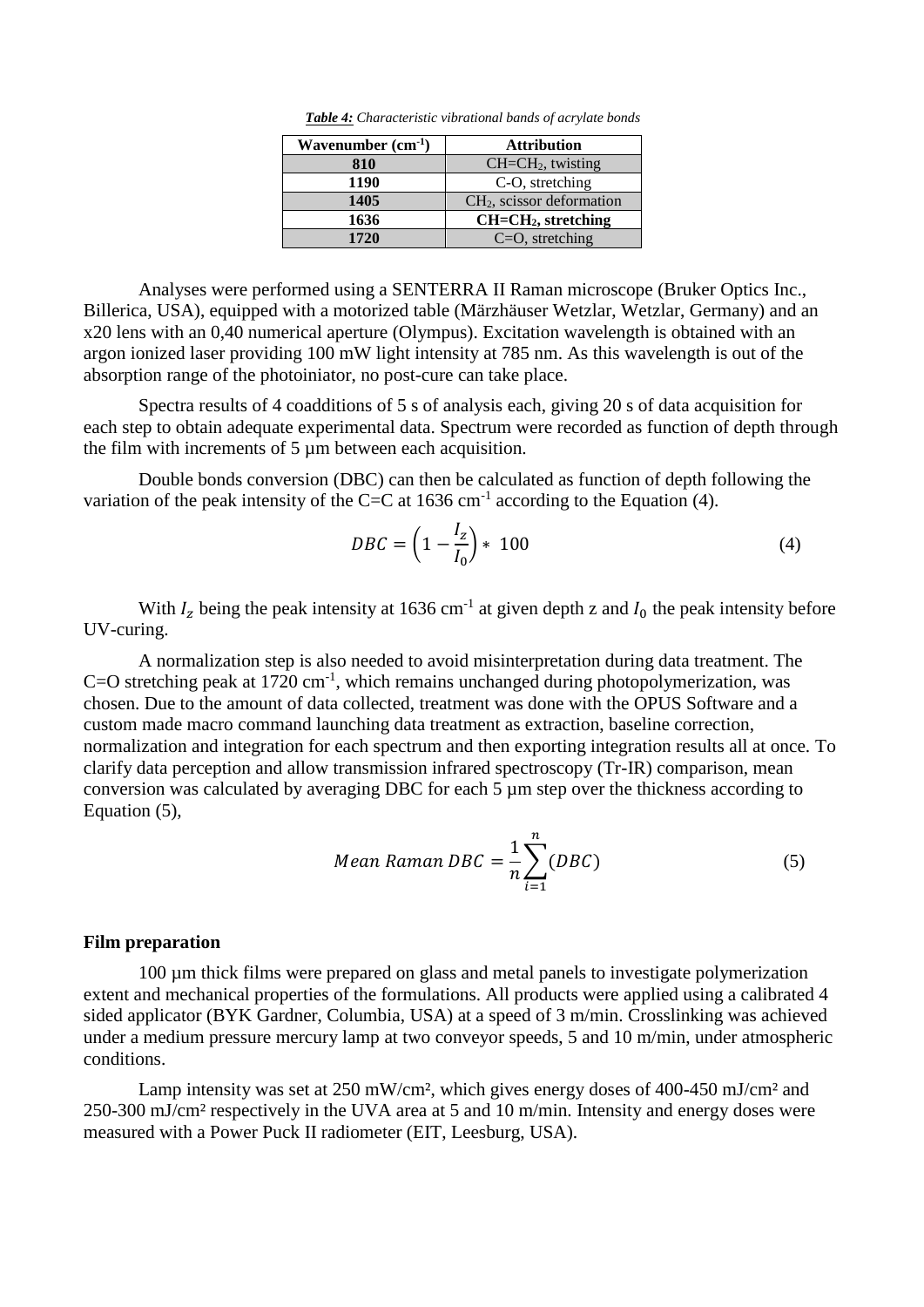## **Pendulum Hardness**

Hardness was determined according to the standardized test method ASTM D4366 for König pendulum hardness<sup>14</sup>, using a König Pendulum (BYK Gardner, Columbia, USA). This test measures the damping time of a standardized pendulum disposed on the surface of a sample. For the König method, oscillation amplitude between 6 and 3° is recorded, the softer the coating the more inertia will be absorbed and the less pendulum oscillations are measured. Minimum of three measurements at different points of the film were acquired for each UV-cured formulation.

#### **Abrasion resistance**

Abrasion resistance was evaluated using a modified version of the standardized test method ASTM D6279<sup>15</sup>. This method can be employed to characterize abrasion resistance in terms of gloss loss or retention of high gloss coatings. Coating applied on Q-panels were placed on the Elcometer 1720 Abrasion and washability tester (Elcometer Inc., Warren, USA). 3M abrasive pads (constituted of a fiber matrix and silicon carbide as mineral abrader<sup>16</sup>) were then deposited on coating surface.

To ensure that a reproducible and sufficient force is applied on the coating, a weight of 500 g was placed over the samples tested. Abrasive pads were rubbed back and forth on the coatings surface for 10 cycles at a speed of 37 cycles/min. Gloss values at 20° were recorded with a BYK micro-tri-gloss gloss meter (BYK Gardner, Columbia, USA) before and after abrasion and gloss retention was calculated using the Equation 6.

Gloss retention = 
$$
\left(\frac{Abraded \text{ gloss}}{Unabraded \text{ gloss}}\right) * 100
$$
 (6)

## **Results and discussion**

#### **Photo-DSC**

Data measured and calculated from photo-DSC analyses are reported in [Figure 1a](#page-5-0), b and c. Those figure show (a) the enthalpy maximum ( $\Delta H$  maximum), (b) induction times and (c) photopolymerization rate maximum. Compared to the reference formulation, an increase in the enthalpy maximum can be observed [\(Figure 1a](#page-5-0)). Heat of reaction is proportional to the amount of acrylates consumed during the photopolymerization and crosslinking<sup>17</sup>. Augmentation in the heats of reaction can also be attributed to the ratio between oligomer and reactive diluents. As the viscosity of some oligomers was higher than the one of the oligomer used in the reference formulation, more diluent needed to be added, increasing the amount of reactive double bonds in the formulation.

Most formulations show little to no difference in induction times compared to the reference. However hyperbranched diluents D and E had a noticeable impact, as they tend to increase induction times for almost every oligomer they were used with. In contrast, the reactive diluent C showed the lowest induction time with all four oligomers. As diluent C is the smallest molecule tested and diluent D and E are larger molecules, diffusion during the formation of the network may explain their differences.

The greatest difference between the reference and the formulations tested was obtained with the calculation of the photopolymerization rate maximum. Reactive diluent E showed a significant reduction for every formulation in which it was used. As demonstrated by other studies, those results could indicate higher crosslinking density within the coating, as E refers to the hyperbranched diluent with the highest functionality<sup>18,19</sup>. During the formation of the network, propagation of the polymerization occurs until the diffusion of reactive species is limited. For well crosslinked networks, radicals' diffusion can be limited at an early stage of the polymerization, thus reducing the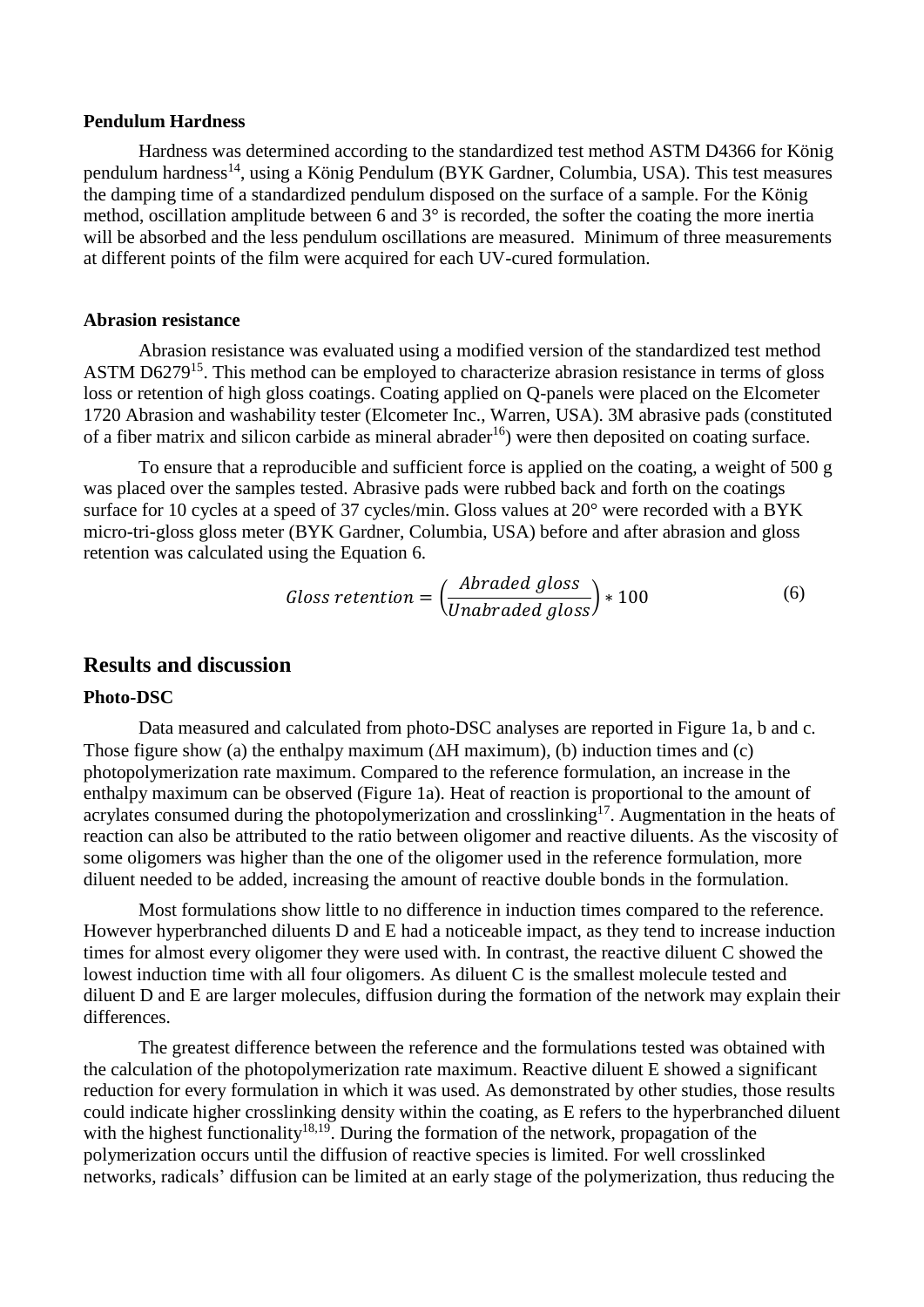photopolymerization rate. Only the results obtained for formulations F1A, F1B, F1C, F3B and F3C (linear reactive diluents used) were found similar to the reference formulation.



*Figure 1: (a) reaction enthalpy, (b) induction time and (c) peak of photopolymerization rate of the formulations*

## <span id="page-5-0"></span>**Confocal Raman Micro-spectroscopy (CRM)**

As the reference formulation was first developed for its good UV-curing properties, it was expected that most formulations tested could not reach the same double bonds conversion (DBC) (see [Figure 2\)](#page-6-0). Moreover, as mentioned for the maximum photopolymerization rate, some oligomers and reactive diluents used have a high functionality ( $\geq$  6), which means that even if a well crosslinked network is formed, a certain amount of unreacted acrylates double bonds remains trapped into the network. Nevertheless, it should be noticed that formulations containing the hyperbranched diluent D showed the highest DBC with almost every oligomer cured at 5 m/min with 70,4 % for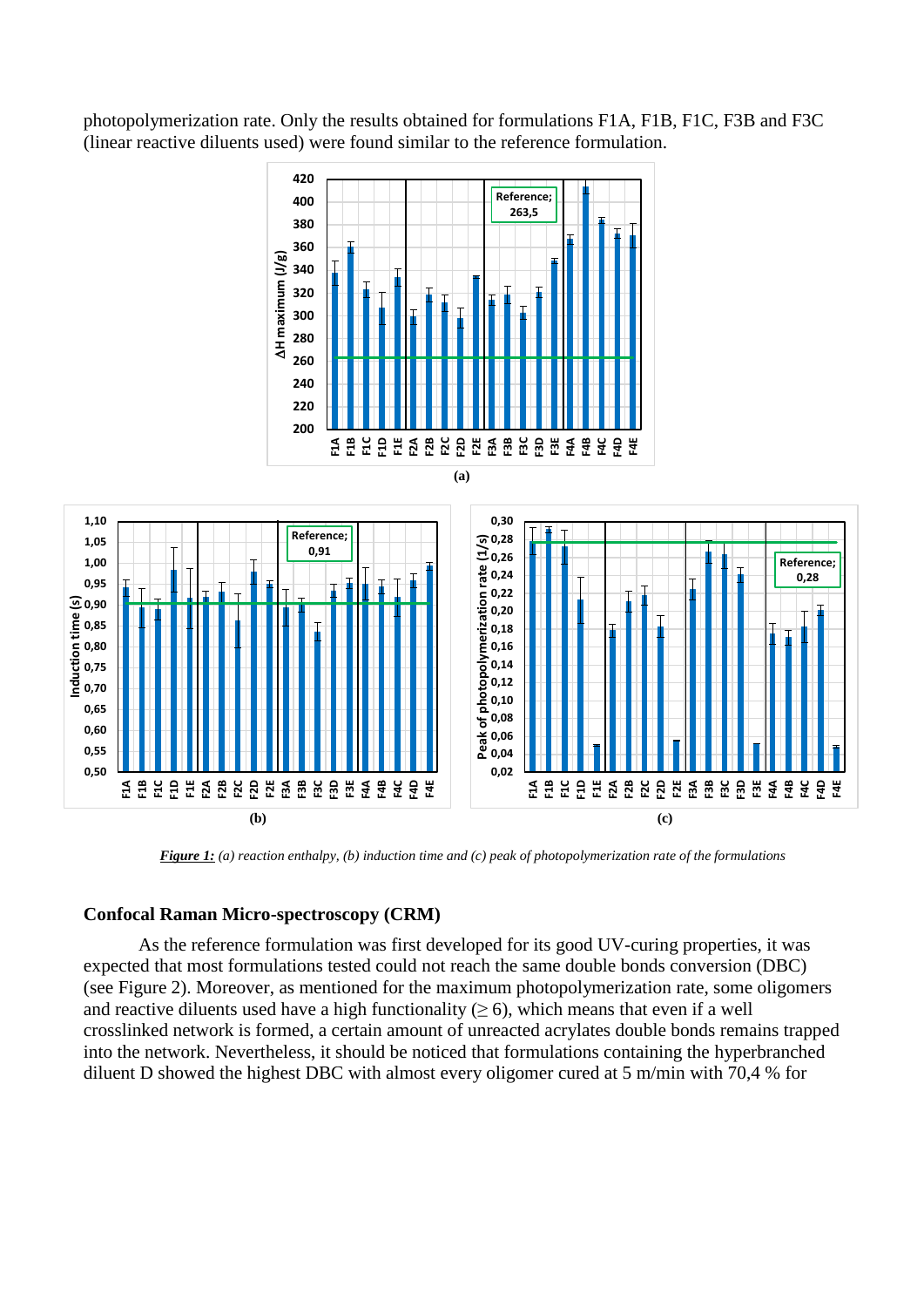

F1D, 72,4 for F2D, 81,6 for F3D and 65,5 % for F4D. Formulation F1B also showed a decent DBC with 77,7 %.

*Figure 2: Double bonds conversion measured by CRM*

## <span id="page-6-0"></span>**Pendulum Hardness**

Pendulum hardness results are displayed on [Figure 3](#page-7-0) for both conveyor speeds. Amongst all formulations tested almost half of them did not reach the hardness of the reference formulation. Lower pendulum hardness could be explained by several reasons. During the photopolymerization process, oligomers and monomers can have different reactivity. This will lead to a separation of the formulation components and in extreme cases to a mixture of homopolymers composed of almost only monomers or oligomers. In less extreme cases having shorter chains consisting of monomers can act as a plasticizer and reduce the hardness of the final polymer $^{20}$ . As mentioned before, for radical polymerization, oxygen inhibition may occur, leading to formation of peroxy radicals, unable to propagate the polymerization and forming shorter polymer chains.

While the second hypothesis might be an explanation for formulations with a low DBC like F1A, F1C or F1E (with 67,0, 68,9 and 59,4 % at 5 m/min respectively), for formulations like F3D with a high DBC (81,6 % at 5 m/min) the first hypothesis could explained the result obtained.

It can also be noticed that at the opposite of formulations containing the oligomer 1, most of formulations F4 reached higher hardness than the reference. Similar results were obtained for Formulations F1B, F2B, F2C, F3B and F3C, which led to higher hardness than the reference.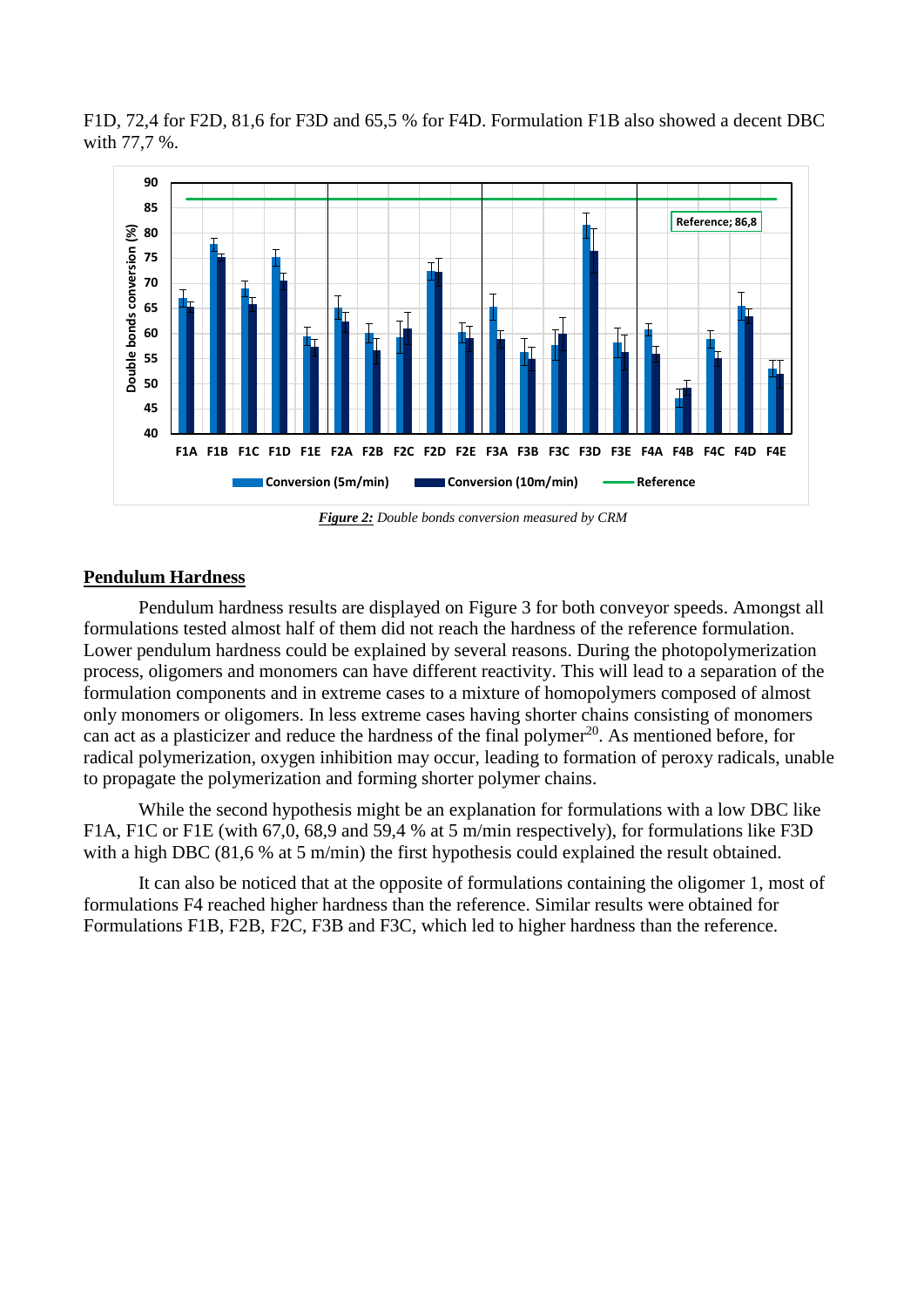

*Figure 3: Pendulum hardness of formulation UV-cured at 5 m/min and 10 m/min*

## <span id="page-7-0"></span>**Abrasion resistance**

Data for the abrasion resistance via gloss retention of UV-cured films are reported in [Figure](#page-7-1)  [4.](#page-7-1) It can be noticed that the reference formulation only retained 21,2 % of the gloss at 20°, as the oligomer composing the formulation has a lower glass transition than the other oligomers tested and a lower hardness than several formulations tested, this result could be expected. It can also be observed that beside F1C and F1E, all the formulations tested provided more than 60 % of gloss retention.

With gloss retention between 60 to 80 % formulations, F1A, F1D, F2A, F3A, F3C, F4C and F4E provided a good resistance to abrasion tests. Formulations F2B, F2D, F2E, F3D, F3E, F3A and F4D yielded very good gloss retention with over 80 % after being abraded. Formulations F1B and F4B give the best results with almost full gloss retention (over 99 %).



<span id="page-7-1"></span>*Figure 4: Abrasion resistance of formulation measured through gloss retention at 20°*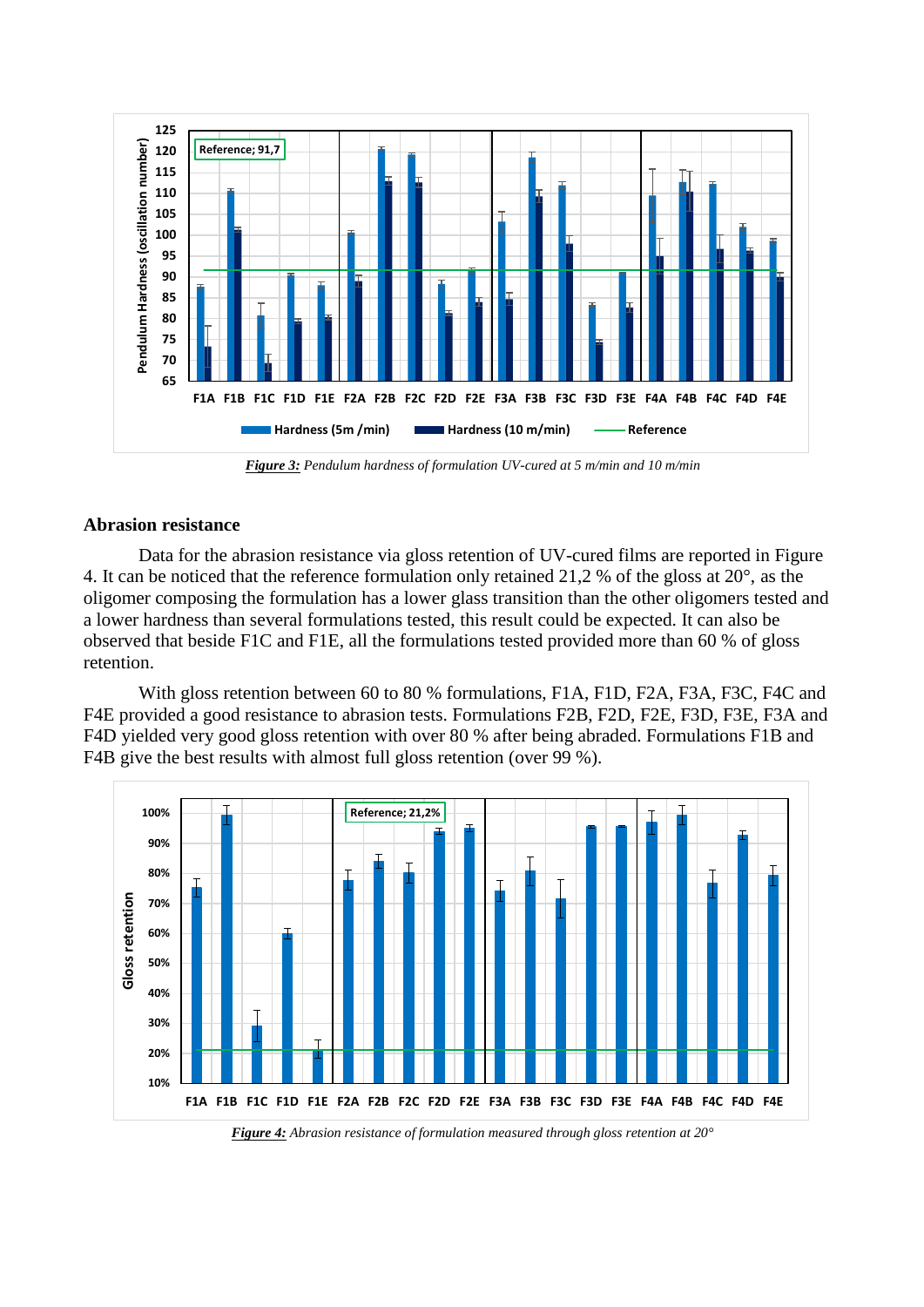## **Data simplification**

In order to clarify data interpretation for each formulation, their UV properties (such as induction time, maximum of photopolymerization rate and double bonds conversion) along with their mechanical performances such as pendulum hardness and abrasion resistance are summarized in [Table 5.](#page-8-0)

<span id="page-8-0"></span>

| Tests /             | <b>Induction</b> | <b>Maximum</b> photo- | <b>Double bonds</b>          | Pendulum                         | <b>Abrasion</b> |
|---------------------|------------------|-----------------------|------------------------------|----------------------------------|-----------------|
| <b>Formulations</b> | time             | polymerization rate   | conversion                   | <b>Hardness</b>                  | resistance      |
| Reference           | $+$              | $\, +$ $\, +$         | $\, +$ $\, +$                | $\begin{array}{c} + \end{array}$ | $\sim$ $\sim$   |
| <b>F1A</b>          | ٠                | $+$                   | $\blacksquare$               | $\blacksquare$                   | $+$             |
| <b>F1B</b>          | $+$              | $+ +$                 | $+$                          | $+$                              | $+ +$           |
| FIC                 | $+$              | ۰                     | $\qquad \qquad \blacksquare$ | ۰.                               | $\sim$ $\sim$   |
| <b>F1D</b>          | - -              | - -                   | $+$                          | ٠                                | $\ddot{}$       |
| <b>F1E</b>          | ٠                | - -                   | - -                          | $\blacksquare$                   | $\sim$          |
| F2A                 | ٠                | - -                   | ٠                            | $+$                              | $+$             |
| F2B                 | ۰                | . .                   | - -                          | $+ +$                            | $+ +$           |
| F2C                 | $+ +$            | - -                   | - -                          | $+ +$                            | $\ddot{}$       |
| F2D                 | $\sim$ $\sim$    | - -                   | $+$                          | $\blacksquare$                   | $+ +$           |
| F2E                 | ٠                | - -                   | - -                          | ٠                                | $+ +$           |
| F3A                 | ٠                | ۰                     | ۰                            | $^{+}$                           | $+$             |
| F3B                 | $+$              | -                     | - -                          | $+ +$                            | $+ +$           |
| F3C                 | $+ +$            | ۰                     | . .                          | $\ddot{}$                        | $+$             |
| F3D                 | ٠                | ٠                     | $+ +$                        | $\overline{\phantom{a}}$         | $+ +$           |
| F3E                 | ٠                | - -                   | - -                          | $\blacksquare$                   | $+ +$           |
| F4A                 | ٠                | - -                   | - -                          | $+$                              | $+ +$           |
| F4B                 | $\blacksquare$   | . .                   | - -                          | $+ +$                            | $+ +$           |
| F4C                 |                  | - -                   | - -                          | $+$                              | $+$             |
| F4D                 | - -              | - -                   | ۰                            | $\ddot{}$                        | $+ +$           |
| F4E                 | $\frac{1}{2}$    | - -                   | - -                          | $\ddot{}$                        | $+$             |

*Table 5: Summary of the performances of tested formulations*

From this table it can be noticed that only few o formulations tested had better UV-curing properties than the reference formulation. For instance only F1B showed good results in all three categories. Other formulations like F1C, F1D, F2C, F2D, F3B, F3C and F3D provided good results but only in one category, mostly induction time or double bonds conversion. As mentioned before, for most of the oligomers tested, the hyperbranched diluent D yielded the best double bonds conversion.

It can also be observed that pendulum hardness allowed a better differentiation between tested formulations. Formulations F2B, F2C, F3B and F4B reached very good hardness with over 110 oscillations. Formulations F1B, F2A, F3A, F4A, F4C, F4D and F4C also showed better hardness than the reference formulation.

Almost every formulations tested had better resistance to abrasion than the reference formulation, with F1B and F4B over 99 % of gloss retention. Most of the formulations tested in this study reached 70 % or more of gloss retention. Hyperbranched reactive diluents used in formulations F2D, F2E, F3D, F3E and F4D provided very good results with over 90 % of gloss retention when abraded.

# **Conclusions**

Some of the best mechanical properties were obtained with oligomer F4, this may indicate that enhancing density of the network by using components with high functionality could be an